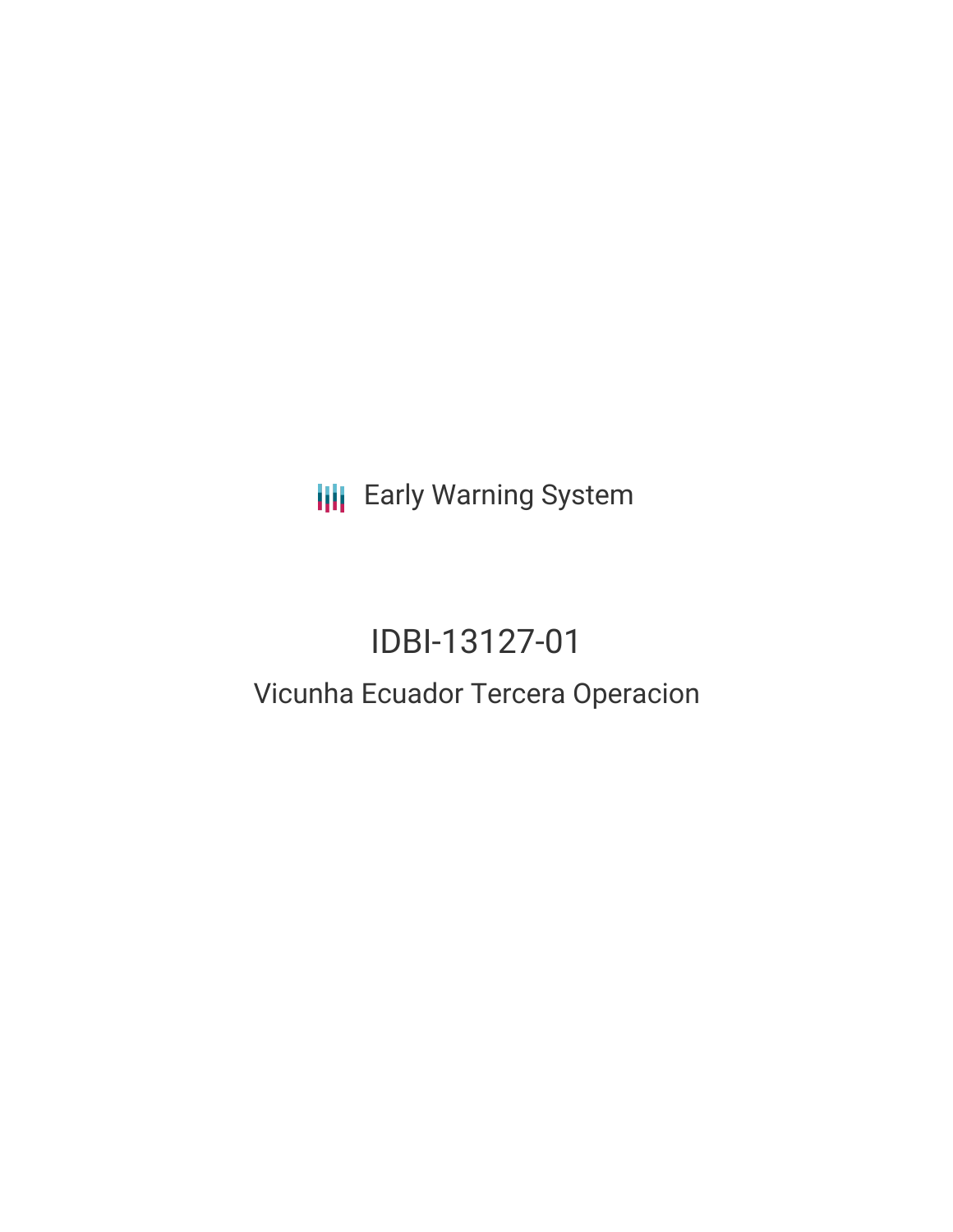

#### **Quick Facts**

| <b>Countries</b>               | Ecuador              |
|--------------------------------|----------------------|
| <b>Financial Institutions</b>  | IDB Invest (IDBI)    |
| <b>Status</b>                  | Approved             |
| <b>Bank Risk Rating</b>        | C                    |
| <b>Voting Date</b>             | 2020-12-03           |
| <b>Borrower</b>                | Vicunha Ecuador S.A. |
| <b>Sectors</b>                 | Industry and Trade   |
| <b>Investment Type(s)</b>      | Loan                 |
| <b>Investment Amount (USD)</b> | \$10.00 million      |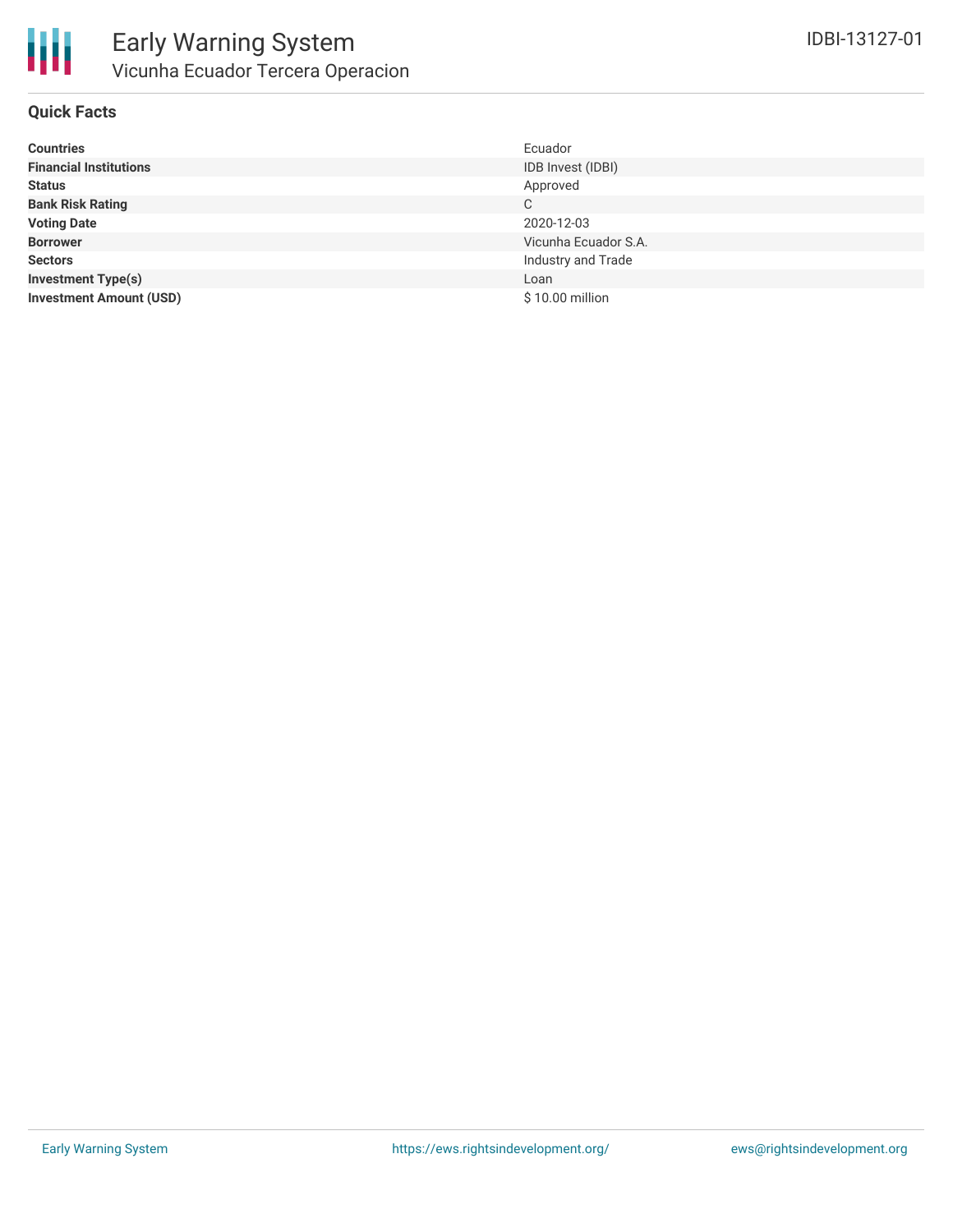

#### **Project Description**

This transaction (the "Operation" or "Transaction") is the third operation undertaken with Vicunha Ecuador S.A. (the "Client" or the "Company"), which is part of a major Brazilian textile manufacturing group (Vicunha Brasil). The Operation seeks to provide financial assistance to the Client, who has been forced to materially decrease the operations of its Quito plant since March and its exports since April 2020, as a result of the measures adopted by the Government of Ecuador to cope with the COVID-19 global pandemic. The Transaction consists of providing the Client with working capital to: i) extend the maturity of outstanding payments for existing loans granted by Inter-American Development Bank (IDB); and ii) finance the Company's working capital needs to recover its operations.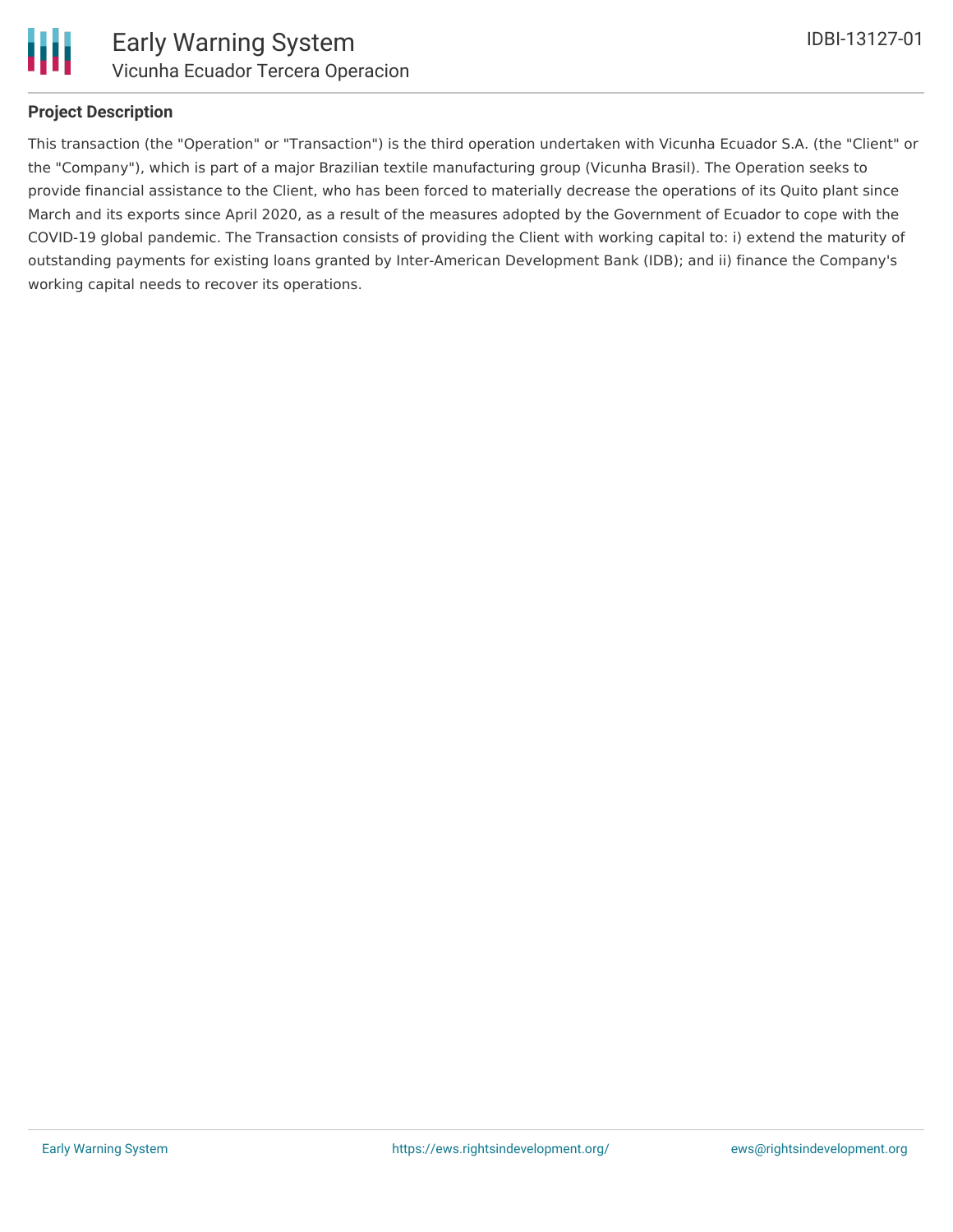

#### **Investment Description**

• IDB Invest (IDBI)

This loan is most likely to be a credit line.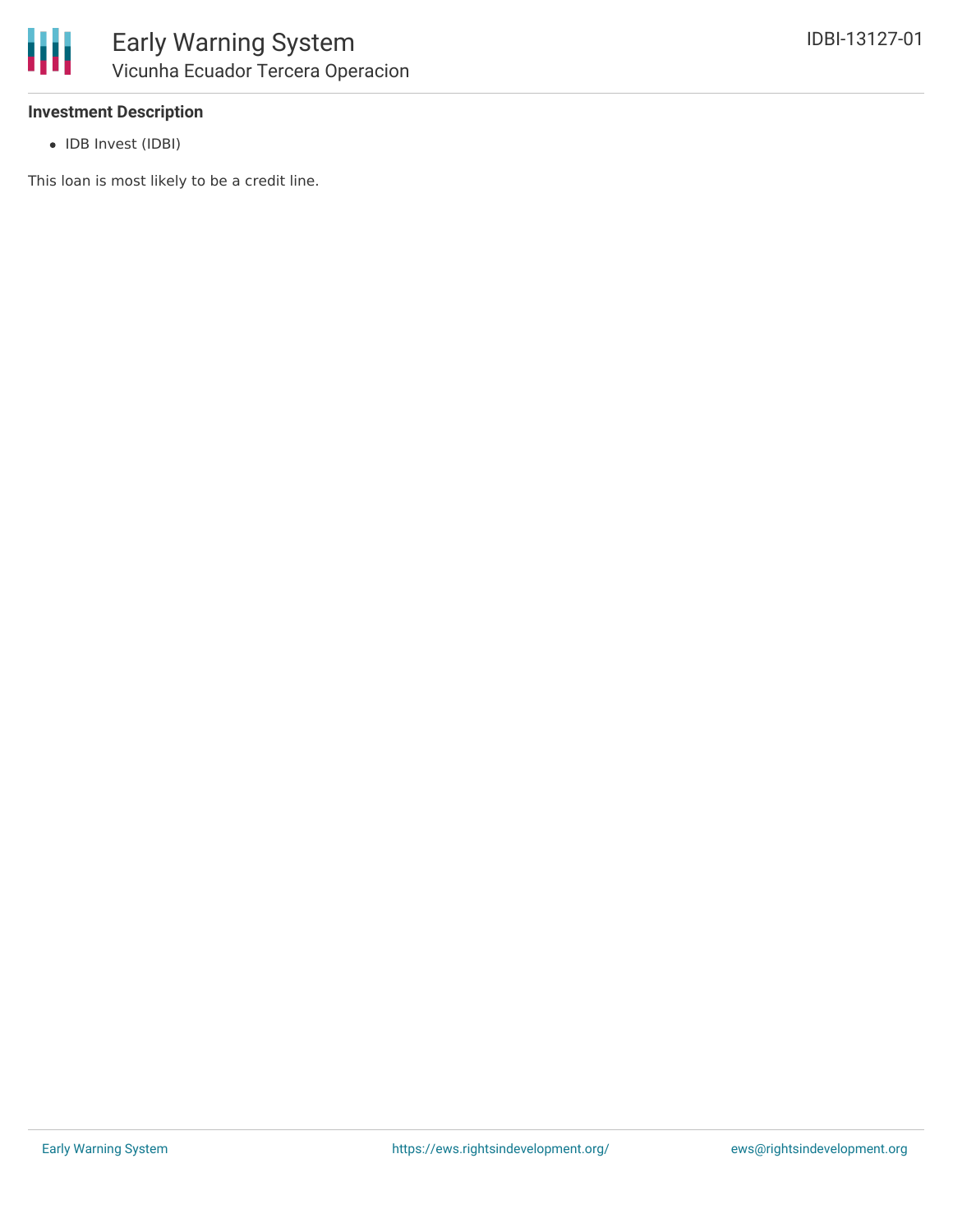

### Early Warning System Vicunha Ecuador Tercera Operacion

| <b>Private Actor 1</b> | <b>Private Actor</b><br>Role | <b>Private Actor</b><br><b>Sector</b> | <b>Relation</b> | <b>Private Actor 2</b> | <b>Private Actor</b><br>2 Role | <b>Private Actor</b><br>2 Sector |
|------------------------|------------------------------|---------------------------------------|-----------------|------------------------|--------------------------------|----------------------------------|
|                        | . .                          | $\overline{\phantom{a}}$              |                 | Vicunha Textil S/A     | Buyer                          | $\overline{\phantom{0}}$         |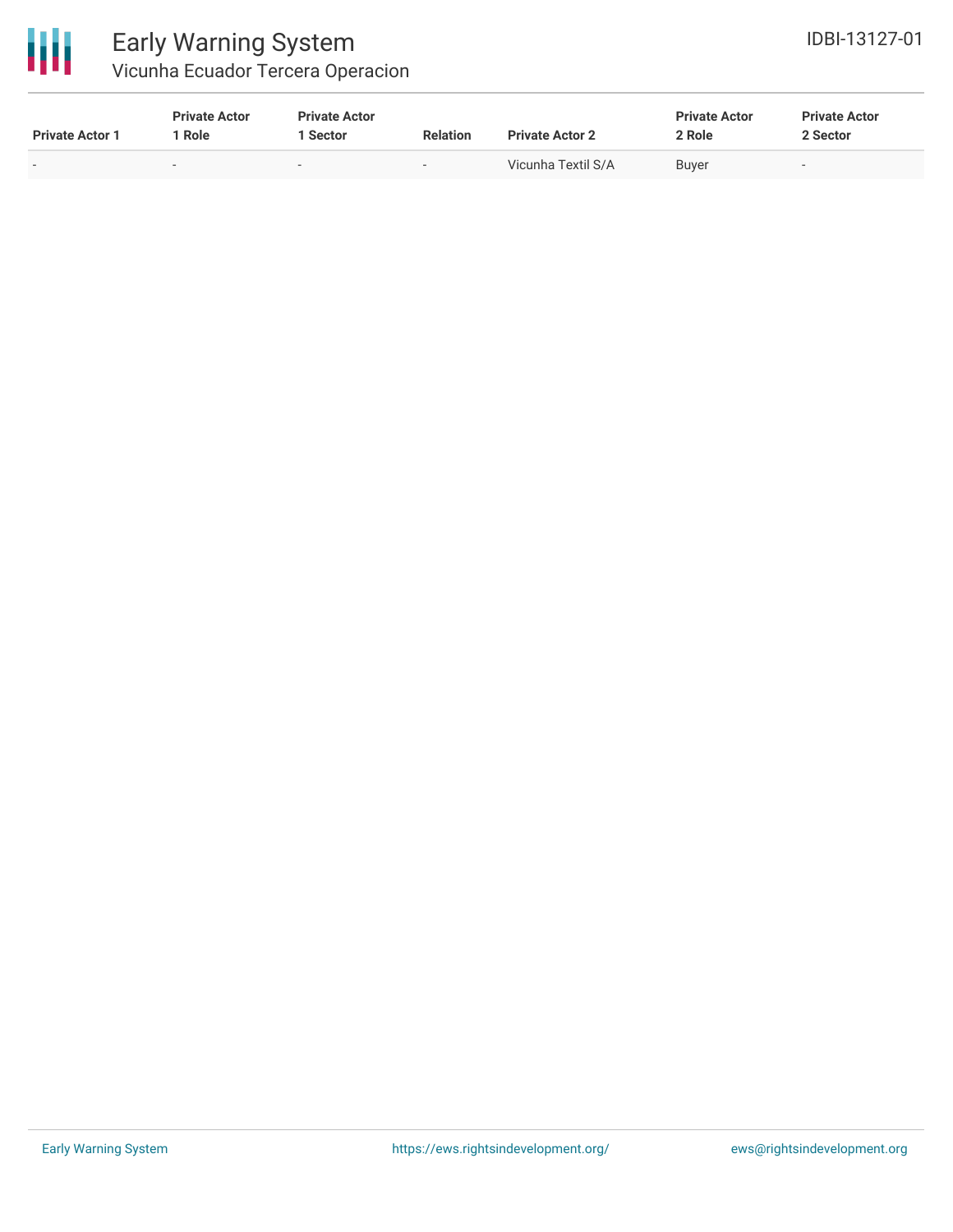

#### **Contact Information**

Mauricio Pino Finance +593 - 995082082

mauricio.pino@vicunha.com.ec

#### ACCOUNTABILITY MECHANISM OF IADB

The Independent Consultation and Investigation Mechanism (MICI) is the independent complaint mechanism and fact-finding body for people who have been or are likely to be adversely affected by an Inter-American Development Bank (IDB) or Inter-American Investment Corporation (IIC)-funded project. If you submit a complaint to MICI, they may assist you in addressing the problems you raised through a dispute-resolution process with those implementing the project and/or through an investigation to assess whether the IDB or IIC is following its own policies for preventing or mitigating harm to people or the environment. You can submit a complaint by sending an email to MICI@iadb.org. You can learn more about the MICI and how to file a complaint at http://www.iadb.org/en/mici/mici,1752.html (in English) or http://www.iadb.org/es/mici/mici,1752.html (Spanish).